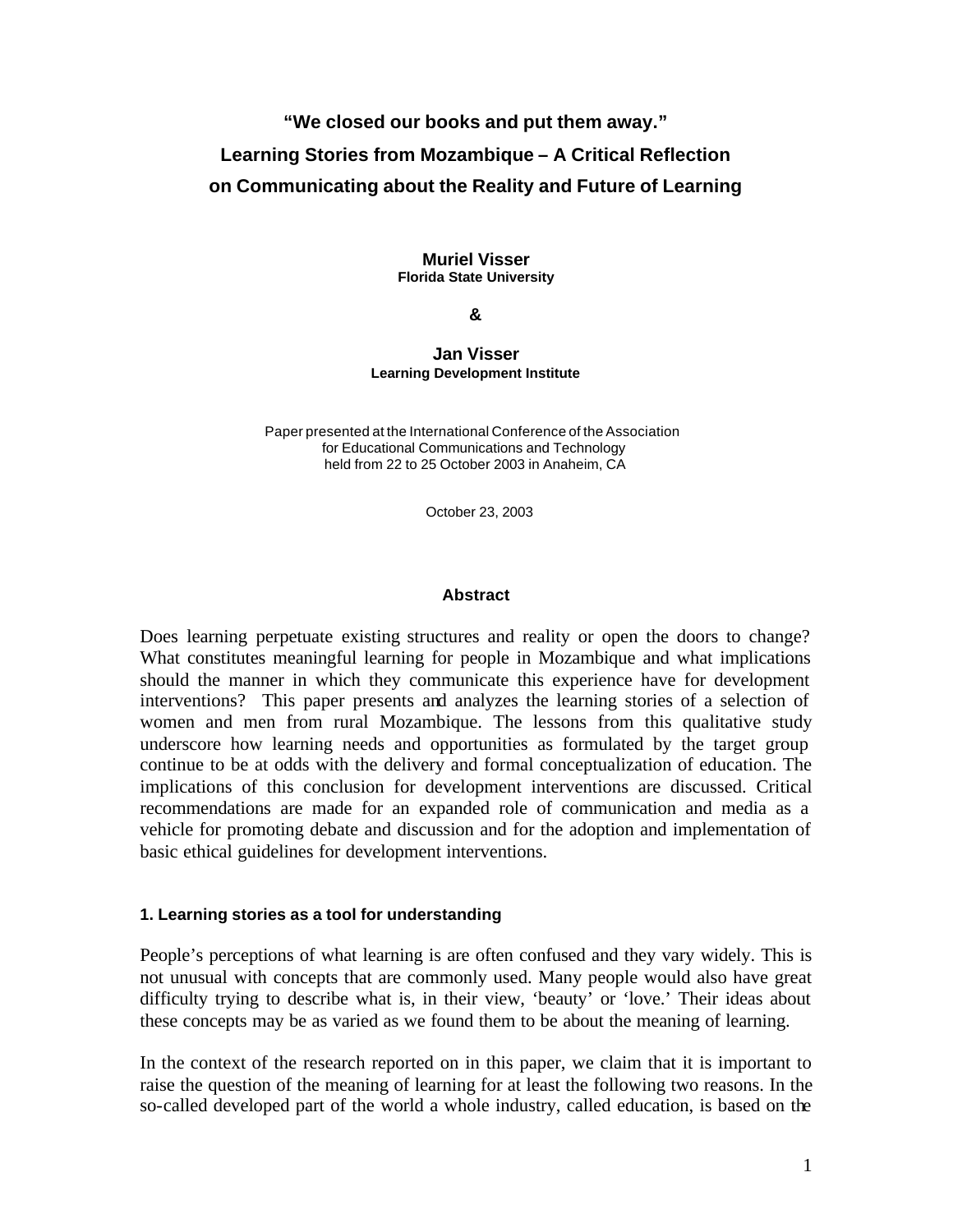idea that by putting certain conditions and processes in place one can ensure that human beings, particularly members of a new generation, learn. If we don't know what we mean by learning – and many a professional educator has difficulty defining the term – then we are at risk of wasting an important human effort on something of which we may later conclude that we don't really want it. In the parts of the world that we use to refer to as developing nations and regions, the industry of education is less well established and many people who live there are deprived of the opportunity to go to school or to partake in other deliberately designed efforts to help them learn. While part of the international development effort focuses on spreading the industry of schooling to those lesser developed parts of the world, pertinent questions must be raised about what purposes schooling is to serve and if one of those purposes is learning, what that means in the context and in the views of those who will benefit from it.

In this paper we focus particularly on the latter question formulated above. The underlying premises of our research being that learning is essential for human development; that it is possible to put systems and conditions in place that help people find a response to their learning needs; and that not necessarily the school – as most of us know it – is the most appropriate environment to cater for the real development needs of people. We have built our research on earlier work undertaken by the Learning Development Institute's Learning Stories Research Project carried out in the context of that institute's Meaning of Learning (MOL) focus area (Meaning of Learning, n.d.).

Our research is distinct from the earlier research (Y. L. Visser & J. Visser, 2000, October; Visser, J., Visser, Y. L., Amirault, R. J., Genge, C. D., & Miller, V., 2002, April; J. Visser & Y. L. Visser, 2002) in that our analysis pertains to a specific community, located in Northern Mozambique, and seeks to understand the relevance of learning in that particular community. The earlier research was based on learning stories collected from different regions of the world and was focused on elucidating the meaning of learning in general, across contexts. Our aim in carrying out the research was to apply its results to the decision making process concerning international and national development priorities regarding the community we studied.

Learning stories research employs a deliberately broad focus. It thus stands in contrast to much of the habitual educational research, which tends to focus on learning tasks that are narrowly defined in scope and time and that may involve only very specific learning behaviors, usually assumed to be undertaken by isolated individuals. Inquiry based on the learning stories approach typically focuses on the entire human being or on the activity of an entire collaborative entity in a cultural-historical perspective. It thus involves units of analysis whose order of magnitude by far transcends the habitual research perspective. We note that the desirability of redefining the unit of analysis has been raised by others as well. Thus, this desirability has for instance been underlined in the study of socially shared cognitions by Cole (1991). Spector (2001) similarly alludes to the need to change perspectives.

An obvious consequence of the application of the learning stories approach is that one obtains data that represent a formidable level of complexity. Those not familiar with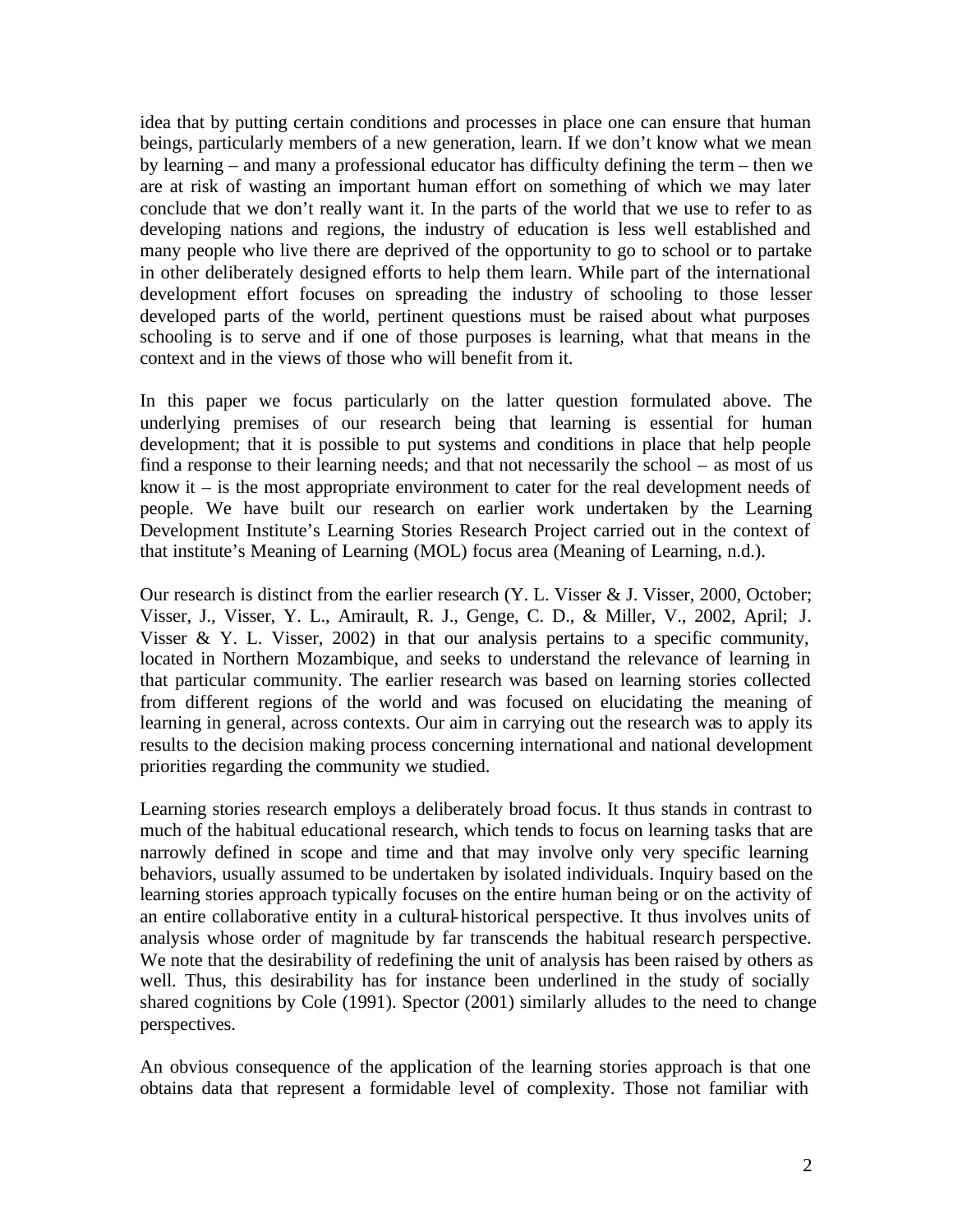qualitative research methods may look upon this as a drawback. We argue, however, that depth of insight in phenomena such as human learning depends on both the results of focused investigation into specific aspects of the learning process, such as can often be conducted using quantitative methods, and on equally disciplined processes of inquiry that use qualitative methods because such methods allow a more comprehensive picture to emerge. Much has been written about the usefulness of qualitative methods for such purposes. We have used specifically Sapsford and Jupp's (1996) iterative method for the analysis of unstructured data, and note that other useful methodological considerations regarding this kind of research can be found in Miles and Huberman (1994) and Patton (1990).

### **2. Getting people to talk – an overview of the methodology and other considerations**

The study was conducted in the most northern province of Mozambique – Cabo Delgado. This province has a population of less than one million inhabitants and a surface area roughly equivalent to the state of Florida. It is divided into three geographical regions, namely the coastal area where the population lives mainly from fishery, the interior area in the south which is relatively densely populated and very dry and where the population lives off subsistence agriculture and some trade with the neighboring province of Nampula, and the northern area - the Planalto which boarders Tanzania and has a more humid and fertile climate.

A qualitative research approach was used to conduct this study since its objective was to collect in-depth, individual, reflections on the nature and importance of learning from men and women of different ages. A broad interpretation of learning was employed for the purpose of this study. Thus, learning was conceptualized as referring to any experience by which knowledge and skills are acquired that in some way contribute to further understanding or growth by an individual or a community. Respondents were not provided with a specific definition of learning along these lines but – as will be outlined below care was taken to ensure that the overall line of questioning encouraged a broad conceptualization of learning. The data was collected in the context of an overall broader study of perceptions of the population about health, education and water

#### **Sidebar 1: Why dried fish** *can* **be bent after all …**

relerring to the rigidity of thinking and customs<br>as people become older. However, the<br>teacher was on her side and after a few Marta exudes confidence and a certain degree of defiance by smoking in public. Being to some extent callous and hard appears to be one of the strategies that she has developed for dealing with the obstacles she faces living in a remote area of northern Mozambique. In 1983, almost 20 years ago, Marta completed 4<sup>th</sup> grade. Unable to continue because the nearest school that offered Grade 5 was 15 km away she stayed at home and made her living in the same manner as most other women, by practicing subsistence agriculture. In 2001 Grade 5 was finally introduced in her village. Marta, then aged 39, was one of the first to stand in line to enroll, a line which consisted mostly of young boys and some young girls but no other adults. In a quiet voice she tells of the first classes that she went to and how the children all ridiculed her for trying to learn more. They taunted her repeatedly by chanting: "dried fish can never be bent" which is an old saying in that area referring to the rigidity of thinking and customs teacher was on her side and after a few weeks the children were used to having Marta in class. The resistance that Marta continued to face, however, came from the other adults in the village, and particularly from the women. Unable to understand or tolerate her persistence in wanting to study, a rumor was circulated that Marta's only objective was to sleep with the teacher. For the nine months that the school year lasted Marta became something of an outcast in the village and walked, in her words, bent under the weight of what was being said about her. However, that December, Marta was one of the 15 students who successfully completed the first level of primary education and received her diploma. Asked about what people say now that she has successfully completed Grade 5 she says: "Oh, they acknowledge that dried fish can be bent after all."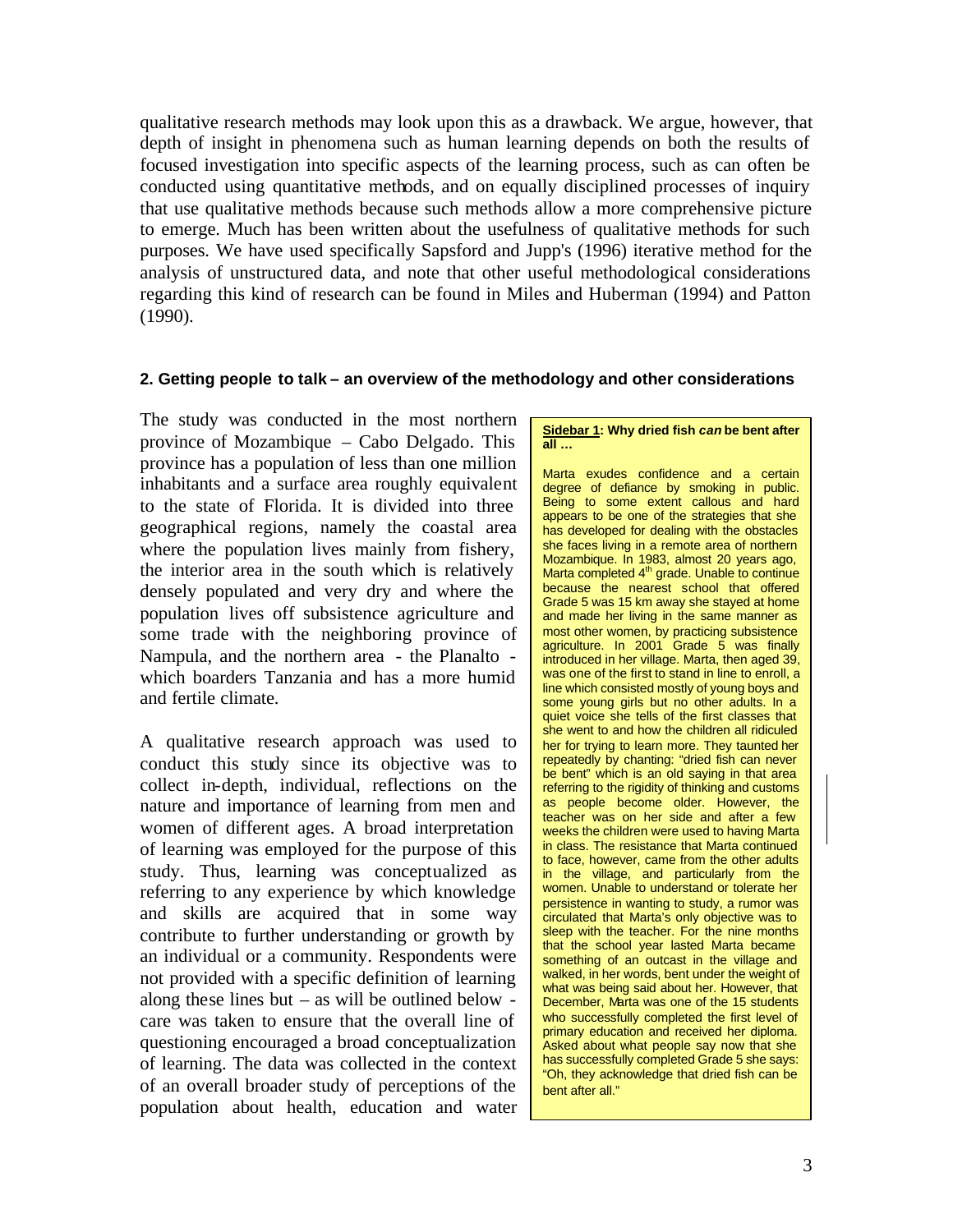services. This broader study was conducted with financing by the French Development Agency and aimed at identifying priorities for a development program to be carried out in the Province of Cabo Delgado.

Since access to social and economic resources has an influence on the overall learning context and is often a function of geographical location and urbanization, the learning stories were collected from three sites. The three areas were an urban context, a rural community with some urban influence (located about 6 miles from one of the main towns) and a second rural community located 30 miles from a small town on a road that is inaccessible for part of the year.

In each of these areas the experience of the local population and their understanding of learning were collected through a combination of focus groups and individual interviews. For the purpose of the focus groups men and women were interviewed separately. The support of the local administrative authorities was enlisted to select men and women of a variety of ages who should have varying levels of schooling, including those who had not been to school at all. The focus groups were conducted at a time and location that was selected with the local administrative authorities of the communities involved in the study to be convenient for the general pattern of activities of the community and the type of people involved. The focus group sessions took between one and a half to three hours depending on the number of people who participated and the amount of time needed with translation. Participants were informed about the overall purpose of the study and were told that the objective was to get their views and opinions. They were asked to base their responses on their own experience and feelings and were clearly told that there were no correct answers to these questions. They were also told that their responses would be treated with confidentiality.

The moderation of the focus groups was done by three locally recruited persons with some prior experience in research. They had been trained in interview and facilitation techniques for a period of one week prior to the study. Care was taken to ensure that the moderators spoke the local language. Translation was only employed in situa tions where multiple languages were used by members of the community or when one of the external researchers (none of whom spoke the local languages) wished to ask additional questions for the purpose of clarification. An interview guide was drawn up for the focus groups and individual interviews.

Between eight and 15 people participated in the various focus groups which covered a total of 63 people. The total number of focus groups amounted to six, two in each of the three communities involved in the study (one group of men and one group of women in each community).

The individual interviews were conducted immediately after each of the focus groups and involved the selection of between one and two people from each of the focus groups. Selection was based in part on the type of information provided during the focus groups by individual respondents. The objective was to identify both men and women who were willing to share their individual life stories and who had (during the focus group)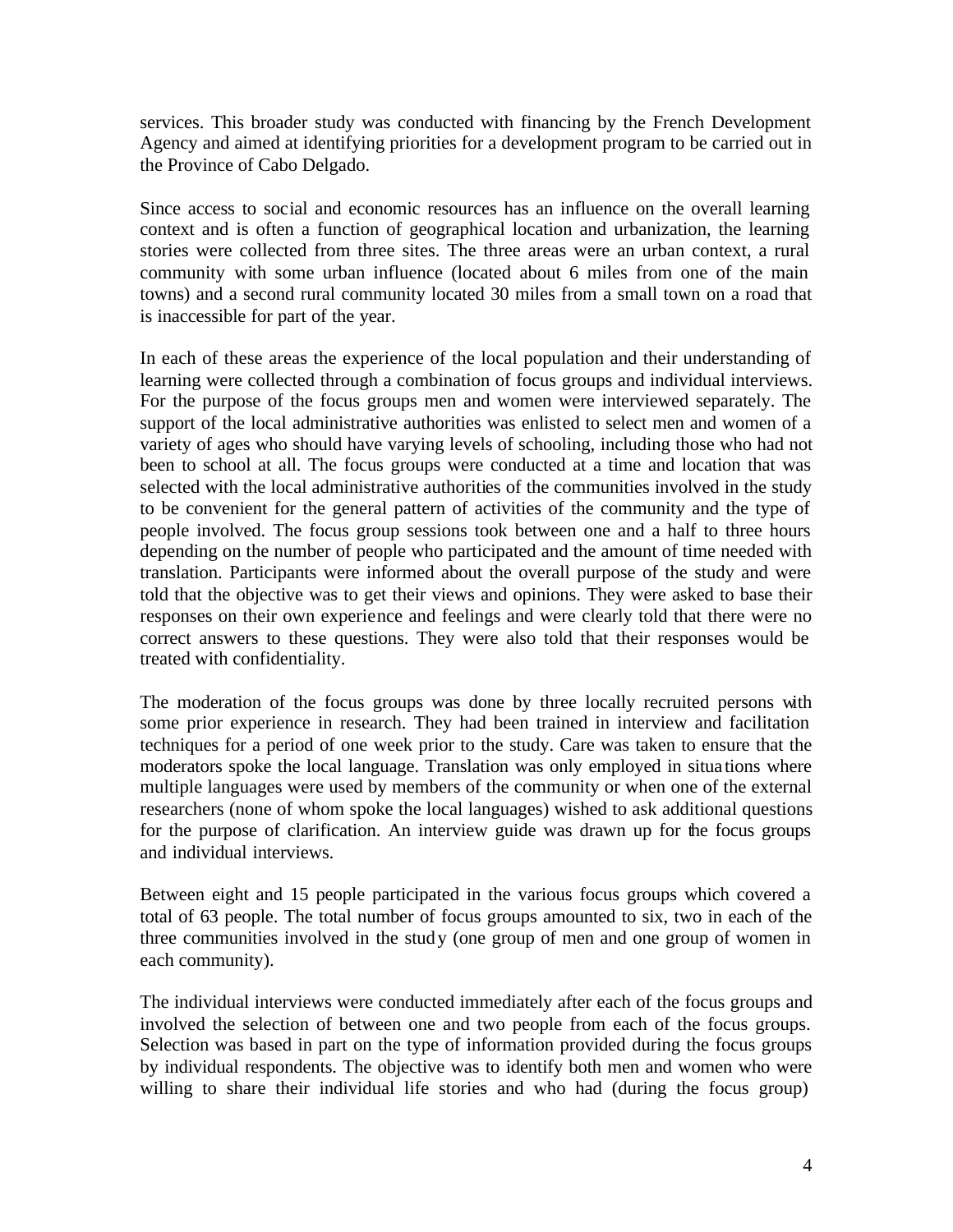demonstrated an interest and capacity to formulate their experience and thoughts. Care was taken to ensure that men and women were selected for the individual interviews who had experience with going to school as well as those that had never had access to any kind of formal education. The individual interviews were conducted by the moderators as well as the external researchers. They involved somewhat more translation than the focus groups. Responses to both the focus groups and the interviews were noted down by the moderator and the main researcher who discussed their notes and observations immediately after the sessions ended. In each of the communities sessions were organized at the end of the total research period in which information was presented in an interactive manner on the results of the study and community members were asked to comment upon the results.

The sequence of questioning in the focus groups involved asking respondents to identify as many places and ways in the community where learning took place. As respondents provided this information the places were graphically illustrated on a large piece of white paper using simple drawings. This physical representation aimed at providing a visualization of the responses and at facilitating and guiding the discussion in later stages of focus group discussion. Participants were then asked to describe on the basis of their own experience what learning took place in each of the locations that had been identified and to describe in what ways the learning of boys and girls (or men and women) differed. In the course of these responses, the moderators frequently asked more probing questions to ascertain the exact meaning that was being attached to the concept of learning. Care was taken to avoid leading questions. Respondents were further asked to reflect on differences between past and present learning and on the reasons why these differences existed. For the individual interviews respondents were asked to look back on their life experience and identify what had been the single most important thing they had learnt and why this learning had been important. Respondents who had not been to school were asked to explain what factors had prevented them from having access to school and how they had perceived this. They were also asked to indicate how they felt their life might have been different if they had had the opportunity to go to school. Respondents who had had access to a more formal learning environment were asked what factors had contributed to this and in what way their life was any different from the life of those who had not had a similar opportunity. Finally, in both the focus groups and the individual interviews respondents were given the opportunity to insert additional comments and ask further questions.

### **3. Snapshots in the words of the wise – what the learning stories tell us about reality**

The following section provides an overview of the results of the study. For the purpose of analysis the results of both the focus groups and the individual interviews have been presented under the same headings. These headings cover the experience of the respondents with respect to various issues of learning including how they learn, what constitutes meaningful learning, where learning takes place, how learning is different for boys and girls, what has changed in the nature of learning over time and what kind of learning is really useful to life. These headings together aim at addressing the main research question as presented at the outset of this paper. In addition, four specific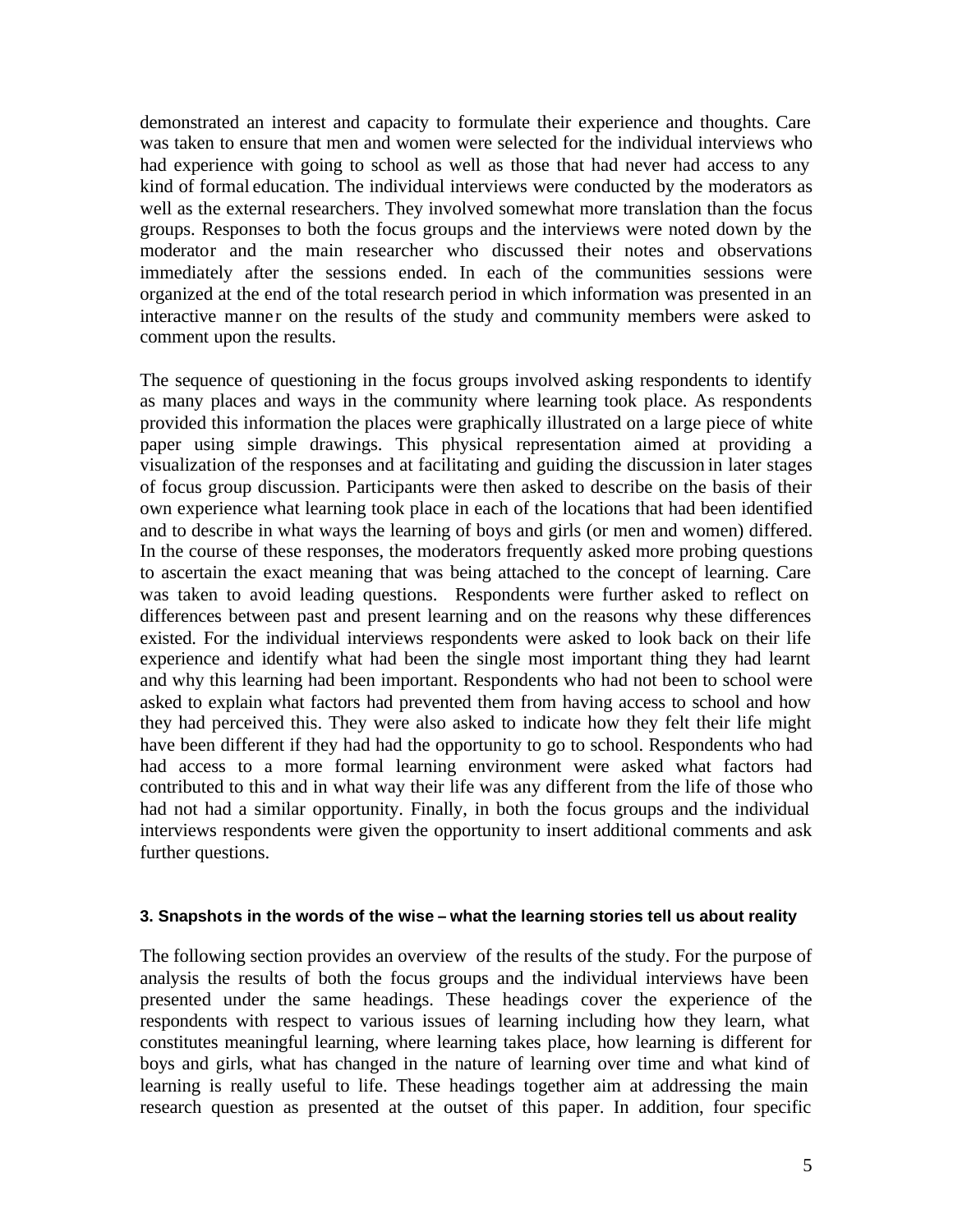learning stories (sidebars 1 through 4) were selected and are presented in this paper. The purpose of these learning stories is to provide, in the voice of selected respondents, an illustration of meaningful learning.

### *3.1 How do we learn?*

For both male and female respondents the family home was indicated as being the most important place where learning takes place. The home is "

where children first learn to have good ideas and to interact with others."<sup>1</sup> According to the respondents, both the father and the mother have important, but distinctly different, roles in this respect because mothers teach children how to go about many domestic tasks, how to take care of themselves and how to behave towards others, whereas fathers have the role of decision makers. Learning in the home takes place mainly by example, imitation and through observing the behavior of elder siblings. Many of the kinds of learning that were mentioned by the respondents are essentially utilitarian in nature,

involving basic skills that make it possible for children to make a contribution to the daily household routine – without which it would not be possible to ensure the continuity of the household or its survival. Learning also focuses on social skills that allow children to become useful members of the community or to be good. Finally, a further important aspect is learning the skills, tools and interpersonal behaviors to be able to get married and set up a family.

Important differences were highlighted, however, between that which boys and girls learn in the home environment. "Boys learn different things," was a frequent and very adamant observation, especially by the female respondents. Specifically, the majority of the respondents emphasized that girls learn about domestic tasks from a very young age. They also get increasing levels of responsibility when they are still young. They have a long list of responsibilities including cleaning, going to the fields for gathering food, cutting firewood, taking care of younger siblings, and preparing food. Boys, on the other hand, only start to actively learn when they "need to be ready to go out into the real world." This is when they learn how to build a house, make traps, build silos for storing food, as well as some activities that may help them in earning a living, such as learning how to make sculptures. Many of these skills are taught with the specific purpose of ensuring that boys can marry and set up their own household.

#### **Sidebar 2: The hats of Magaia**

A single dirt track passes through<br>Magaia. The track is poorly The track is poorly maintained and there are days that not a single vehicle passes through the village of 500 people. During the rainy season the village is almost entirely inaccessible. Almost all the people in Magaia live off subsistence agriculture. Produce is bartered since money is a very rare commodity. The poverty of people is etched on their faces and apparent in the dusty, tired clothes that they wear. Not the babies, however, many of whom wear colorful patchwork hats made of cloth and almost invariably decorated with a label. Closer inspection reveals that while some of the labels carry designer names, others are simply the tickets that can be found on the inside of garments outlining the washing instructions. The hats of Magaia are made by one of the eldest men in the village. He had been given a sewing machine by a missionary who worked in the village many years ago. The missionary taught him how to read and w rite and how to use and maintain the sewing machine. Today, well over 30 years later, he still places his distinct mark on the area by producing hundreds of hats a year which he will exchange for anything that people can give him. "I prefer money …" he sighs .. but I always find use for the things that people give me, just like the little patches of cloth that my hats are made of always find their way to my hands."

 $\overline{a}$ 

 $1$  Throughout this paper, unattributed quotes come from anonymous respondents.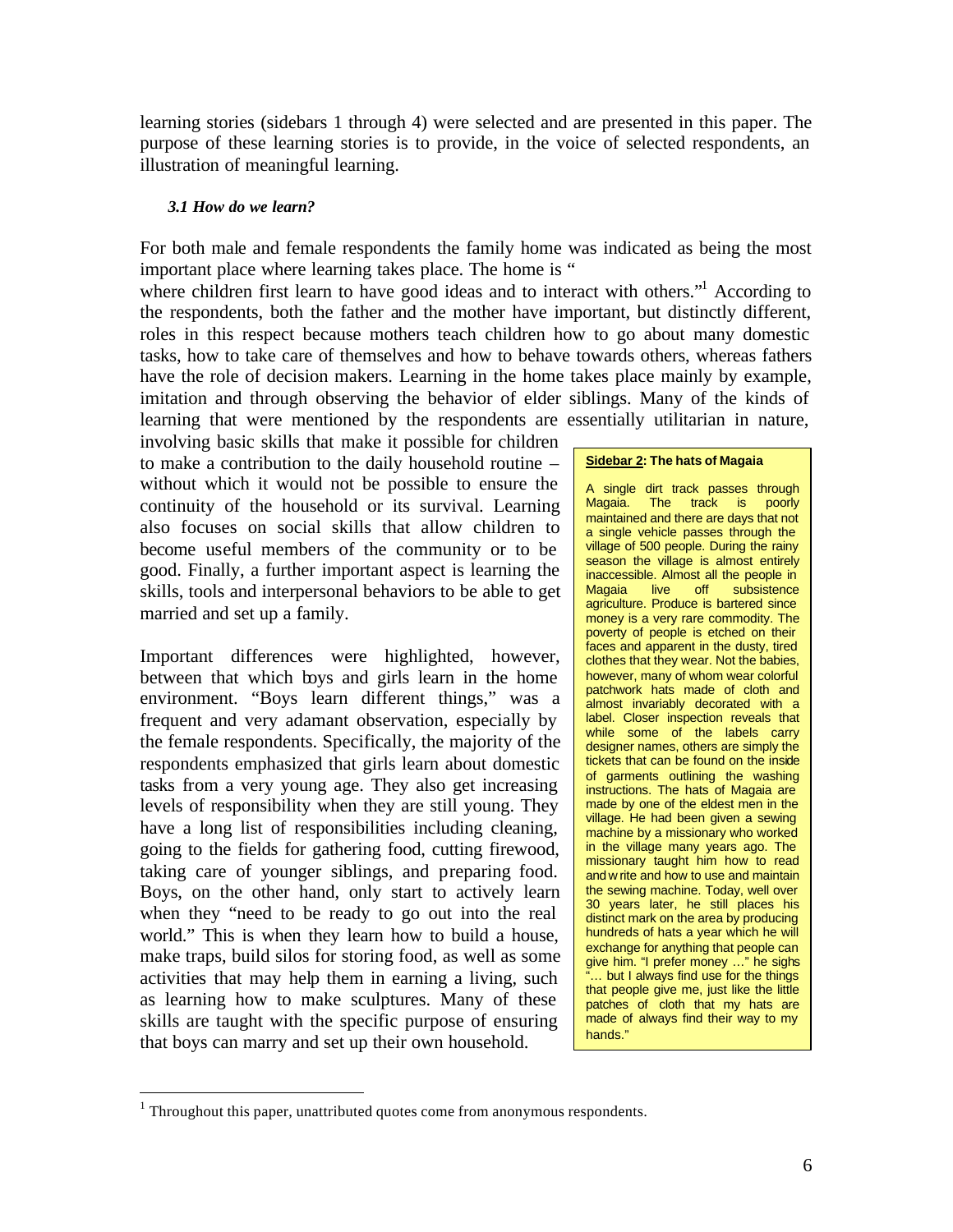The learning that takes place at home forms the basis for further learning at school, in religious places and elsewhere. Whether or not one has access to a formal learning experience is by many, but not all, respondents seen as being a result of the influence of external factors, either in the direct family environment or in the community. The level of individual influence on whether one goes to school, is very minimal. Only a small number of respondents felt that they could themselves take steps to make changes in their lives and the opportunities that it offers.

In summary, learning was for most an activity that starts at home and transcends to other places of learning: "to learn is what gives us life and makes us healthy." For most respondents learning is a process of imitation and socialization which has a profound influence on what they become later in life. As will be seen below, meaningful learning is not always within reach and its illusiveness means that for many people in the community there is distinct difference between that which they wish to learn and to be and that which reality conditions them to.

### *3.2 Where do we learn?*

The inventory of places where learning takes place provided an interesting insight into the lives of men and women, as well as indications of the kind of power relations that are in place and that influence access to a variety of sources of knowledge. As can be seen from the discussion below, places where we learn were interpreted variously by the respondents as referring to a physical location, a certain source (e.g. a person or a physical object), or a specific kind of event (a meeting, a religious ceremony, etc.).

One of the most striking differences between men and women was in the number of sources of learning and information that were mentioned, with men providing a far more extensive list of places of learning than women. For women it is the home, the school or the adult literacy center, the church or mosque, and occasionally the health center, that constitute the main sources of learning. Other possible daily activities that they are engaged in, such as working in the fields, fetching water, talking to other members of the community, amongst others, were *not* specifically identified as being sources of learning. The male respondents, on the other hand, had a far less institutional interpretation of the concept of learning and of the circumstances in which learning occurs. They identified both a greater number of sources of learning and a greater variety in types of learning. For men almost any activity – institutionalized or otherwise – was mentioned as having an important learning effect. Among the most interesting to note were aspects such as traveling, talking to older men or people from outside of their community, listening to the radio, discussing news, observing activities around their community or in new areas that they visit, holding meetings, and participating in rites for the living and the dead. In addition, the male respondents also mentioned the sources of learning that most of the women identified as important for themselves, including the home, the school, and the church. Men were also very vocal in giving examples of specific moments in which they had learnt things that were important to their lives or that made them think differently. In the rural setting one of the elder men talked with much enthusiasm about the radio program *Uma data na historia* (An event in history) from which he had learnt that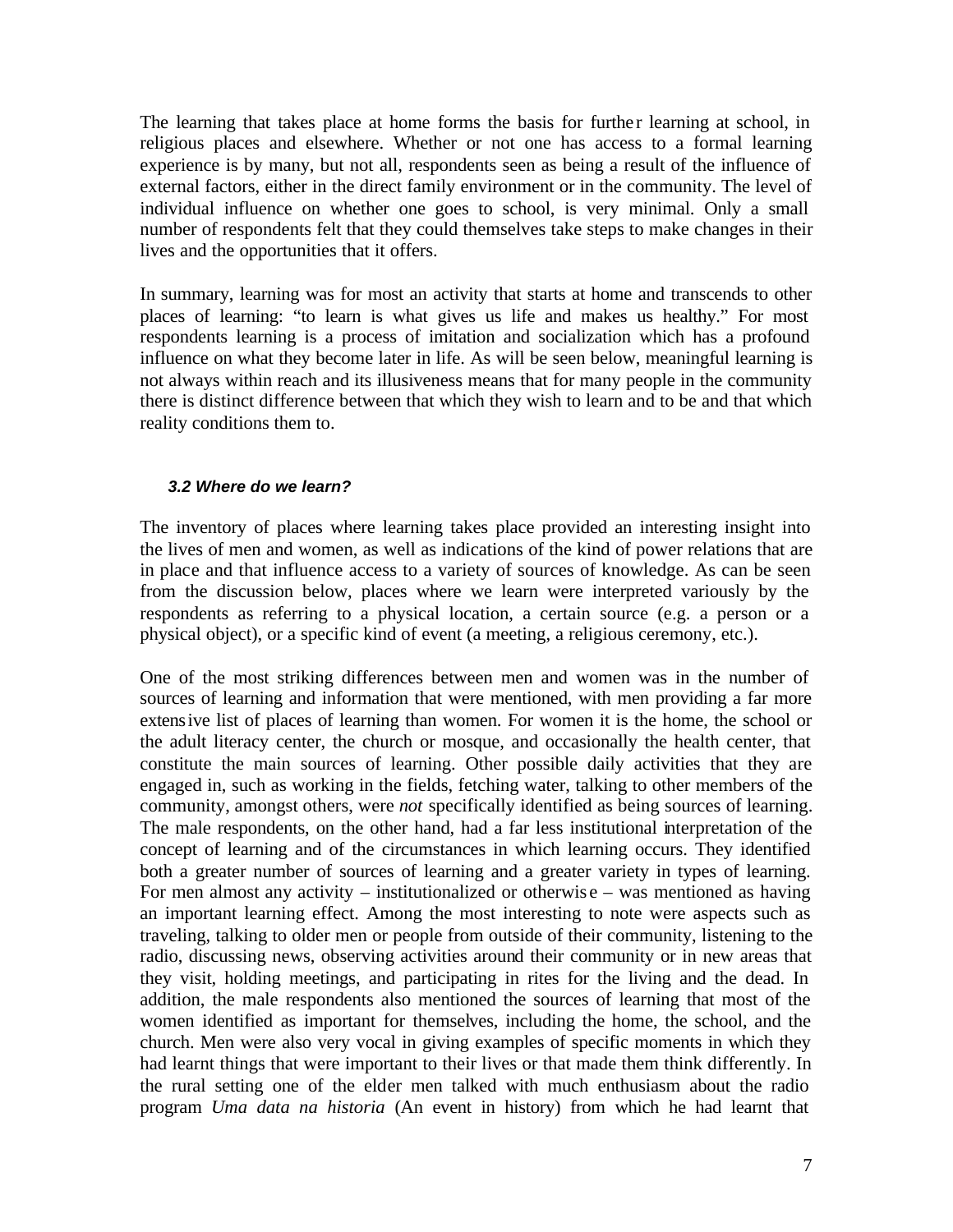"things change and even if now we don't believe it, in many years this community may be something totally different."

Women, while listing a much smaller number of places of learning, differed from men in that they emphasized the importance of continuity and consistency between the different places of learning: "Children can only really be the seeds of new life if the teacher and the parent and the pastor are able to make them understand what is really important in life – respect for others and dedication." In the view of many women consistency between that which is learnt at home and the other sources of learning is therefore essential. As will be further discussed below, it is in this respect that they expressed negative feelings with regard to some of the changes that have affected their communities in the past years.

Among the things that are learnt at school were some that were rather surprising at first. Cultivating the fields, carrying water, sweeping, cutting wood, building a house for the teacher, were mentioned together with other skills such as learning to read and write.

Clear differences were also apparent between the rural and urban environments with both male and female respondents being more vocal and to a limited extend more optimistic about perspectives for change in the more urbanized settings as compared to the rural areas. They were clear, however, about the very limited role that institutionalized learning played in promoting this kind of change and, for women in particular, a sense of intense frustration was often apparent with the lack of opportunity that even those that had been to school had for making real changes to their lives: "We studied in order to open up our mind. Those who study don't know how to deal with people. But even those that do study do not manage to get work." As another respondent put it: "It is true though, that whether you study or not, here in this village everyone has the same kind of house and the same kind of food."

At the same time, there is the dream of the potential that school could make a difference: "The school is definitely worth more than the home. What we learn at home is only for us to be able to eat, while the school is what should make us better able to deal with life, to find a job, to make money to live better lives." It is a dream that is not reflected in the reality of what happens in the communities, since, as will be discussed below, for almost all respondents it is clear that even those members of the community who went to school are not able to change their lives in any significant manner.

# *3.3 What role does learning really have in life?*

As was mentioned before, learning was clearly seen as a lifelong activity by respondents in the three locations that were covered by this study. In the words of one of the elderly women in the peri-urban setting: "At school when a student comes and does not feel well, the teacher may send the student to the hospital. But education begins at home. It may be that the parents will be the first to see that the child is sick. We can never learn only at school. No, first we learn at home and then we increase our knowledge at school and in other places. Even us, elderly women, we like to learn and if there were a school here now we would go there."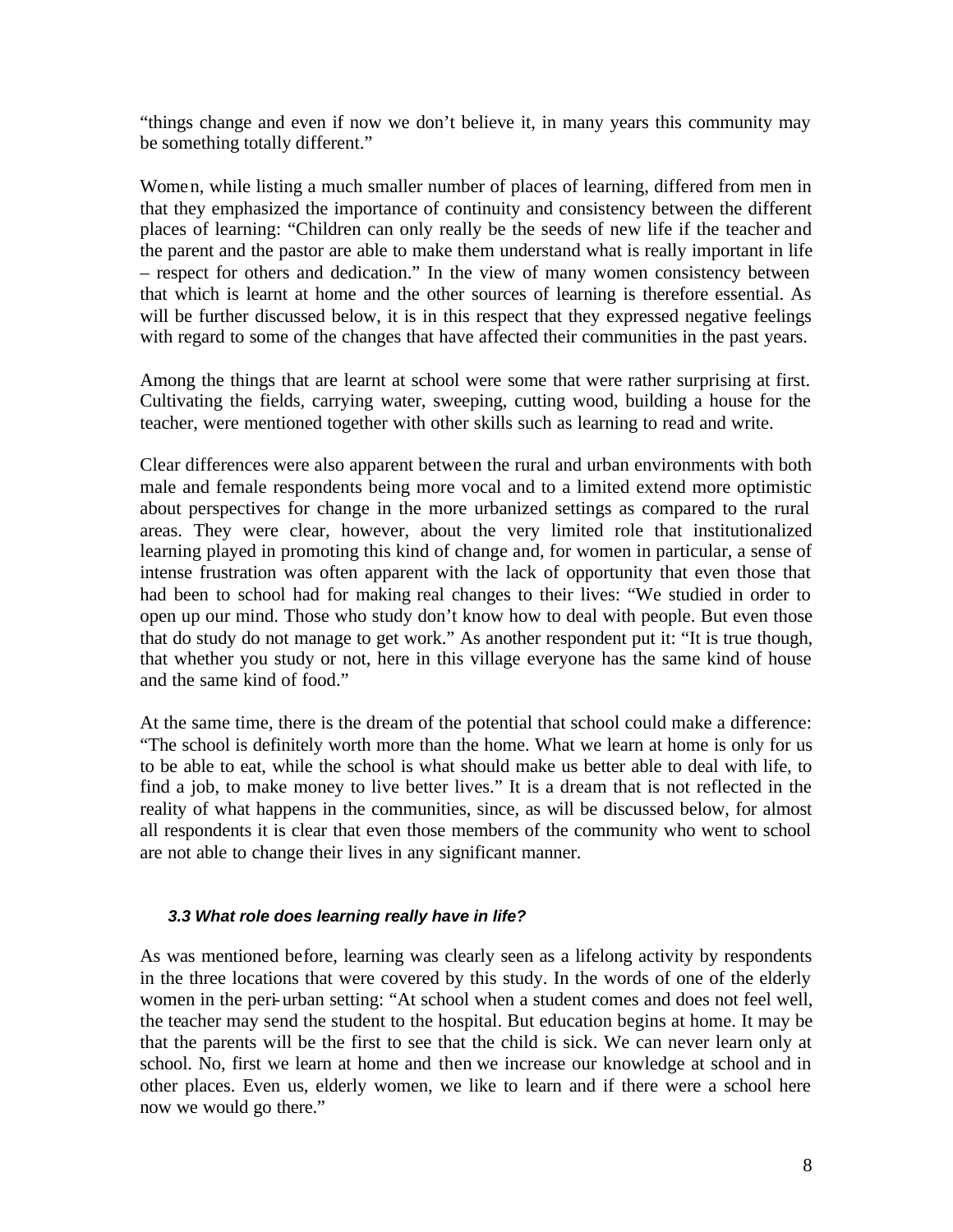The potential benefits of learning were highlighted in many ways by the different respondents. "If girls could go to school they would maybe marry later and not so many babies would die prematurely," was the comment of one of the women. She continued to highlight that in practice "we are unable to see any difference between those that study and those that don't because girls do not finish school. And even if they go to school they only learn to become more snobbish but end up like all of us." A group of men was also adamant in saying that: "this community is backward because we did not study. We only know how to cultivate the fields and sweep our yards, we don't have any other possibilities."

Many examples were also given of the learning of practical skills and how this had changed the lives of specific individuals. It was interesting to note in this respect that some respondents were very conscious of the individual and social capital that specific knowledge and skills can represent and for that reason were unwilling to share what they knew, for fear of going out of business or becoming one of the many. A local health worker in the rural setting, for example, was seeing up to 50 patients per day and complaining about how much work he had. When asked why he did not teach someone else his trade, or recruit an assistant he said: "If I share what I know then I will no longer be who I am and people will not need me."

For many respondents, the learning that would really make a difference is related to skills that would allow them to earn a living or make their lives more comfortable. The women wanted to learn about health and nutrition but also how to make clothes. When discussing this issue they would highlight specific examples of people in their own environment who had such skills and were able to make their lives more bearable: "Since the

traditional midwife has received some training she is able to ask people to pay for her services and now she can send her children to school in Chiure [a larger town nearby]." The men indicated that they wanted to learn many of the skills that missionaries used to teach during colonial times, such as carpentry and metalwork, sewing shoes, making hats, etc.

From the interviews it emerged that in reality, and despite some accounts to the contrary, women have less access to opportunities for learning. Often this is because of social and religious factors. As one woman said: "Nobody wants to help us learn. We are women and we are told that what we need to do is get married." A strong force of social repression or conditioning was evident in these communities so that women who did go to school were reminded, on countless occasions that even though they went to school their lives were no different. The story in sidebar 3 illustrates this clearly. A further problem is that because there are only so few women who go to school,

#### **Sidebar 3: "You end up at home like everyone else"**

Elsa, Julieta and Maria are all over sixty. At various moments in their lives they had the opportunity to go to school but other factors intervened. "Before independence  $(in 1975)$  ..." says Elsa,  $"...$  there was the colonizer. Sometimes they would come to recruit girls from the village but our parents would tell us to hide in the closet or run out to the fields so we could not be found. Then in 1975 Frelimo brought us independence and with it the opportunity to go to adult literacy classes. But Frelimo soon brought us the war and so we never did get a chance to do more than one or two years of schooling. Now we are old, but if we were given the opportunity we would still want to learn, although the truth of the matter is that whether you study or not in this village, if you are a woman, you end up at home like everyone else."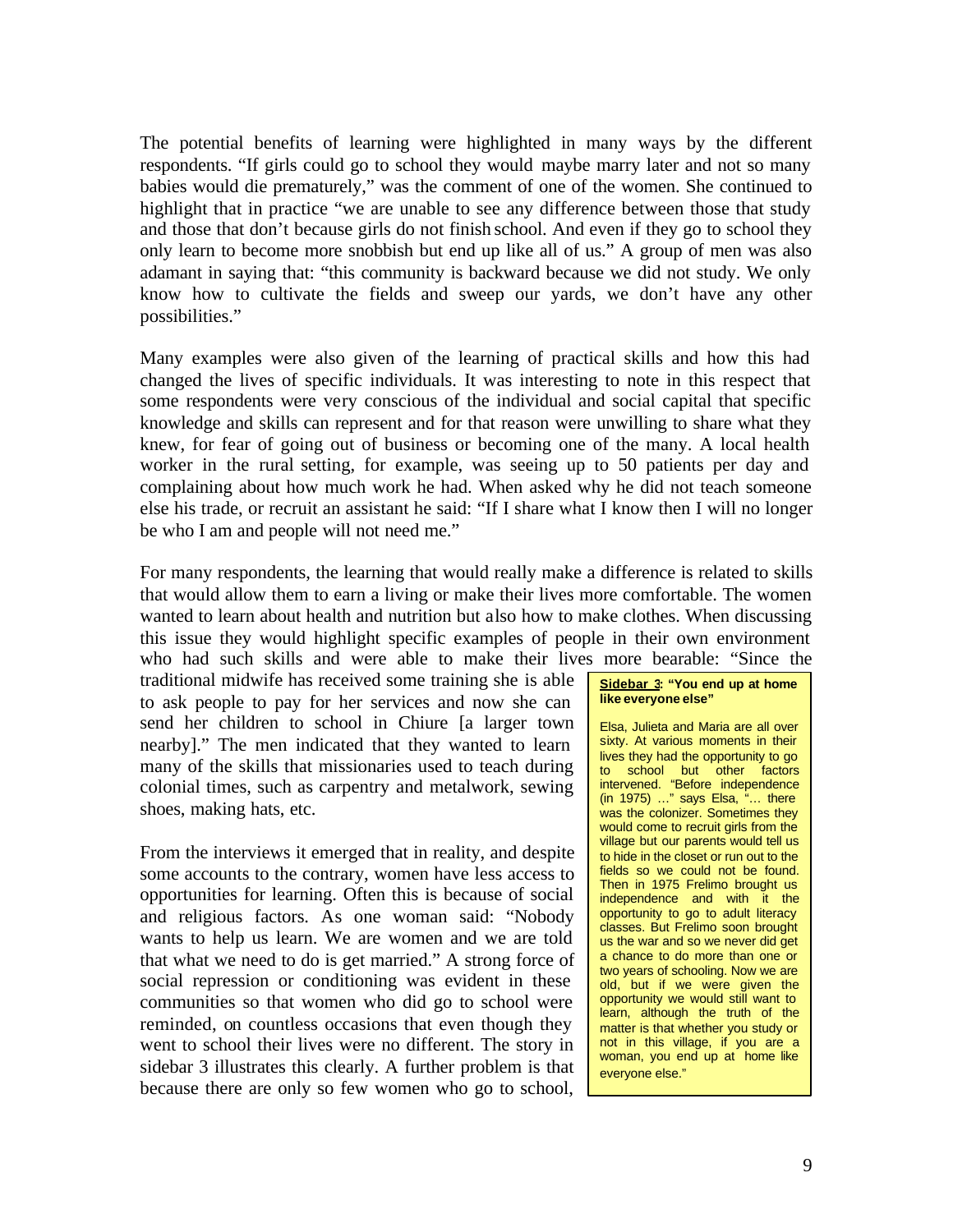and because those that go to school don't have a chance to do any better in life, there are also no role models that would encourage people to think differently.

There is a clear conflict between what respondents describe as the potential benefits of learning – particularly in a school context - and the reality in communities. It was interesting to note that respondents would on the one hand claim that if everyone could go to school then life would be better while at the same time clearly stating that whatever people did, and even if they went to school, only very few ended up being different from the rest. This conflict was more apparent in the rural setting than in the urban, possibly because the chances of achieving a reasonable level of education are even more elusive there. $2$ 

So while learning is seen as a lifelong activity and as having the potential to change individuals and communities in many ways, many examples highlighted that this potential goes unrealized for the vast majority of people, and particularly for women. All these examples illustrate that the potential benefits of learning range from issues related to making a better living to improving one's health. The potential of learning lies in both its benefits to the community as a whole as well as to the lives of individuals.

### *3.4 What learning used to be and how it is today*

 $\overline{a}$ 

Of the various frustrations with the limitations of their environment that respondents expressed at different moments during the interviews, one of the most frequent and intense ones was the frustration with the fact that learning was not perceived as being as effective and useful as it had been in the past: "Today, it takes a long time for our children to learn anything at all when they go to the church… and the pastor keeps them for a long time because he says they are not ready." Or, as indicated by another respondent: "Many people who participate in meetings of the (political) party do not obey what the party wants them to do, it is not as it was before when people did what they were told." In many ways, these changes are presented as being a reflection of a greater sense of disconnection from and disorganization within the community, with children and adults feeling that they have no collective obligation or responsibility and that they can basically do as they please: "The big difference is that today people see no purpose in participating. They try to talk about problems but it does not make a difference. What is necessary is to have a certain degree of organization within the village – but where to get it from?"

As a result of these changes, the learning that does take place does not bring the benefits that it would have done in other times: "There is a big difference between the past and

 $2^{2}$  Less than half of the children in the school-age in Cabo Delgado go to school and many schools only teach up to grade 3 or 4. Because of the poor quality of education and the lack of opportunities to apply what they learn many children end up relapsing into illiteracy even when they have been to school for a few years. Cabo Delgado also has the lowest indices of enrollment for girls in the country - 38% in grade 1 and 32% in grade 5 (MINED, 2001).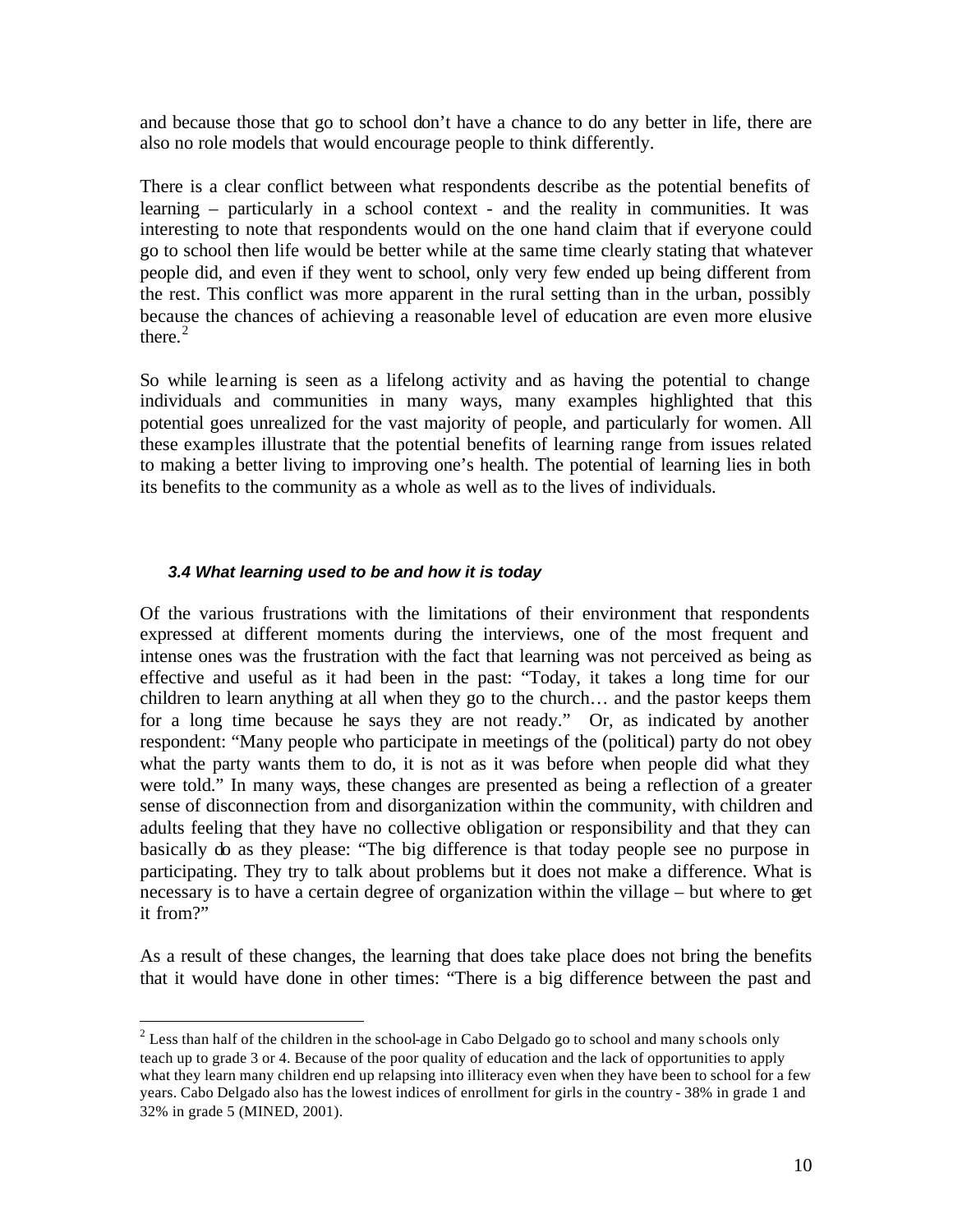today. Before, students in second grade already had good notions of reading and writing. Now, even those that complete grade five do not know how to read or write. The big difference is that now teachers do not teach the 'abc' and that students are not able to learn anything else."

The frustration expressed extends to the fact that people have, particularly in the rural areas no ways to voice their concerns or to get support in solving problems. In the words of one of the respondents: "We wanted to change our community, so we used our own resources to build these three classrooms. We built a house for the teacher, but a teacher has never been sent here. We have nowhere to go to ask for help." In another community, the problem was that the teachers that had been placed in the school were not coming to teach their classes and that repeated complaints had made no difference. In more than one sense these communities expressed their difficulty as one of having been abandoned without the resources they need to make changes.

### *3.5 What it means to learn*

As was outlined above, learning has an important role in many aspects of day-to-day life. During the individual interviews respondents were asked to reflect on what had been the most meaningful learning experience in their lives. For every one of the female respondents, independently of whether they had been to school or not, it was learning to cultivate the land that was the most important learning experience: "Learning to work in the *machamba* is what keeps us going." So even for women who had gone to school their most useful learning experience was not in any way related to the formal school environment.

Asked to qualify their answer, the women responded that working the land was the most meaningful experience because it is an activity that one can also fall back on in times of need and crisis. It was interesting to note the uniformity of responses among female respondents, compared to the males who gave a variety of responses. For the male respondents, school *was* sometimes mentioned as having made somewhat of a differenc e because they could get employment as seasonal labor although such opportunities are increasingly  $\text{score}^3$ . Other important learning experiences mentioned by men were related to skills such as riding a bicycle, which allowed them to transport goods to other places, or learning to fish, doing carpentry work and making baskets.

 $\overline{a}$ 

#### **Sidebar 4: "Dreams have taught me everything"**

Learning has various dimensions and various realities for people in northern Mozambique. The local witch doctor, a woman of about fifty, sees some 20 to 25 people a day in her "hospital" and tells us that she decides what treatment people need on the basis of what the spirits tell her in her dreams. To illustrate this she calls on three patients and describes in detail what symptoms each of them had when they first came to see her and how she treated them. Each of these patients then testifies to how much better they feel. Will she teach others, though, what she knows? "Yes," she replies "they will learn a lot about potions, and how to deal with people who lack blood or water in their body, and how to get rid of bad spirits. However, they will never be as good as I am because they will not be able to dream."

 $3$  Since many of the government-owned companies and industries started being privatized in 1994 many companies have gone bankrupt or out of business. As a result there are far less opportunities for employment now than there were 10-15 years ago.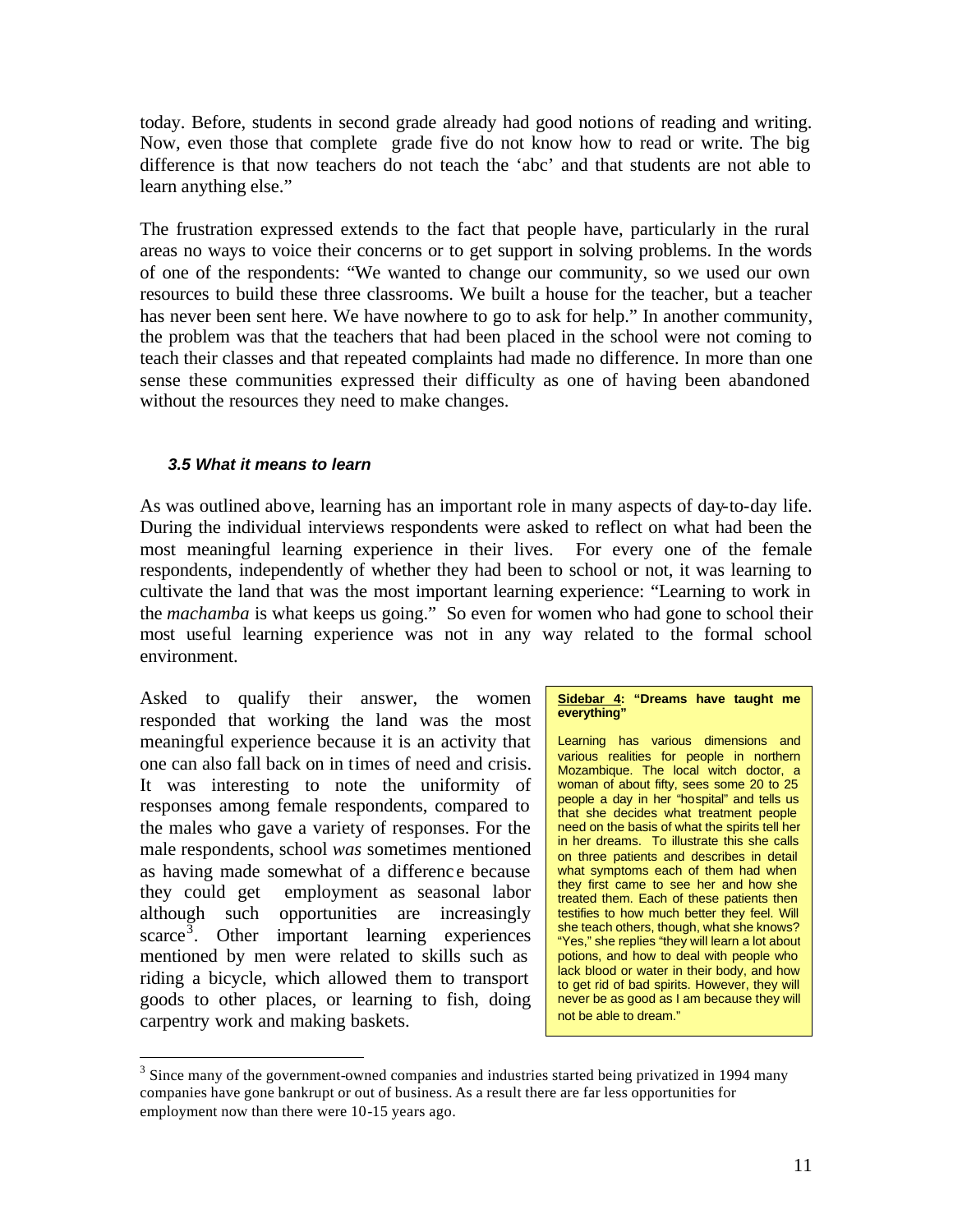The similarity between that which men and women respectively cite as the most important thing they learnt lies in the fact that it relates to something that can produce either income or forms of sustenance. None of the most important learning experiences mentioned by the respondents had been learnt at school. However, the dream of what the school could offer was again apparent when respondents were asked what they would like to learn. Their responses covered many of the practical skills mentioned above (sewing, carpentry, etc.) as well as learning to read and write and for many respondents it is the school that should be giving them these opportunities. References to what the school "used to be" were again frequent here.

### **3.6** *What learning makes a difference and how*

For both male and female respondents it is learning that allows one to actively change one's life and destiny in a meaningful way that constitutes meaningful learning. As was mentioned above, this often relates to practical skills that allow people to earn money or improve their resource base. In the words of some of the respondents: "to learn is to grow", and "if we could learn more we would have better seeds for life."

Knowledge with regard to health and life-skills in general also figured prominently on the list of priorities for women. In particular women emphasized that they would like to know more practical techniques that will allow them to address basic health problems of their children given that health care provision is often absent or inaccessible to them.

# **4. So, where does this all lead us?**

# *4.1 Some overall conclusions*

The focus groups and interviews, as well as the learning stories presented above, provide a detailed – although very context specific – account of the lives of these men and women in northern Mozambique. Many of the stories are specific to a person or to a small group of people. Nevertheless, by talking to both men and women in different settings a number of common themes and issues emerged, which we will attempt to summarize below. These themes and issues are combined with a further reflection on the implications of these conclusions for development interventions.

a) The study underscored that individuals and communities in the three areas studied adhere to a broad and comprehensive definition of learning. Learning is seen as a lifelong engagement. The primary concern of respondents is with learning that can in some way improve their livelihood and the future of their children, but learning was also considered important for the purposes of socialization and for ensuring a sense of cohesiveness and organization within the community. Women to some extent expressed a narrower and a somewhat more "institutionalized" vision of learning than men, possibly because they receive less encouragement to learn and do not have access to certain means of learning (e.g. the radio, which is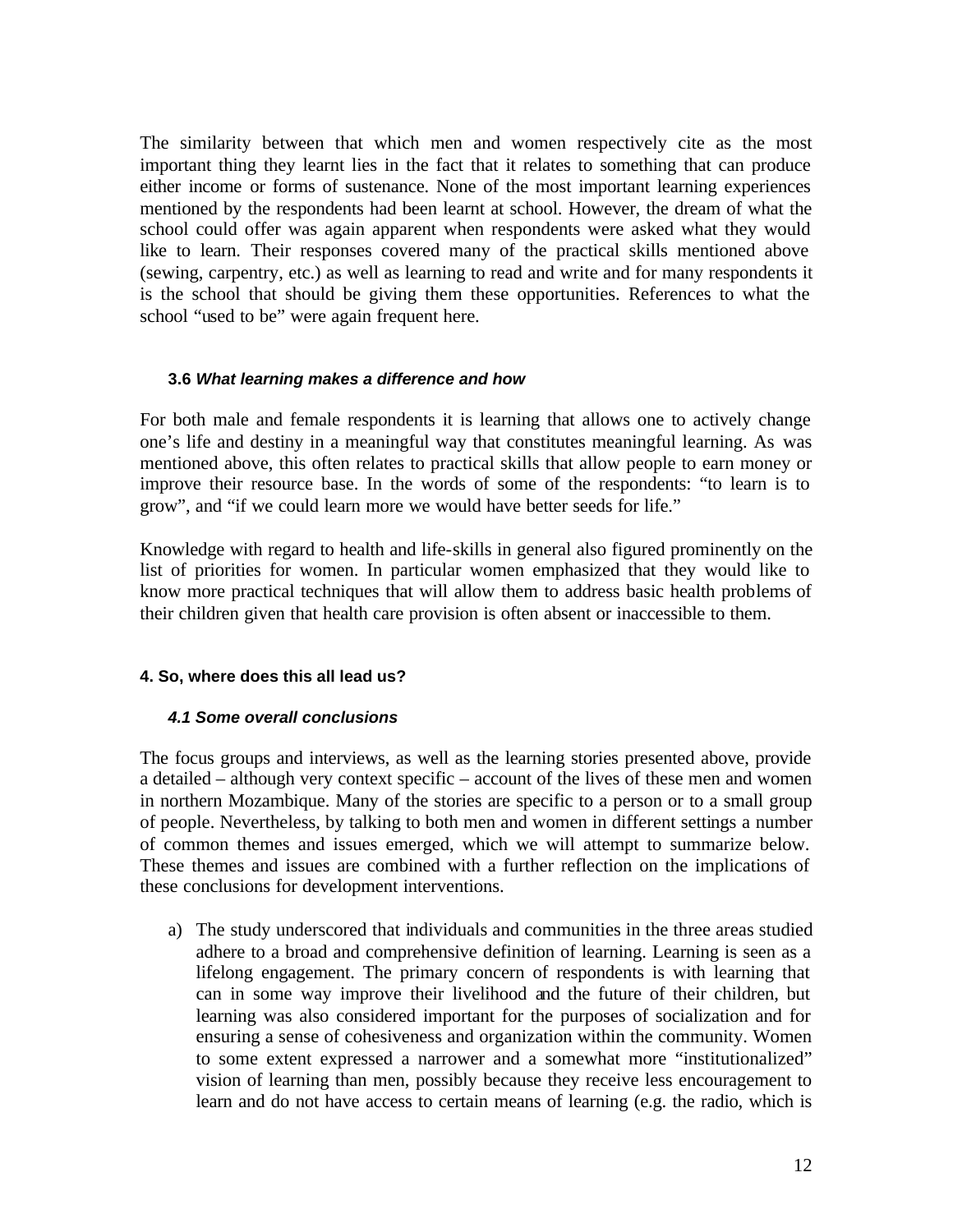under the control of the men, who often carry the radio with them when they leave the house, or a means of transport such as a bicycle, which is, if one is luck enough to have one, a male possession).

- b) Within this broad conceptualization of learning by these individuals and communities, the school is seen as an extension of the learning that starts at home and continues throughout life in many different places within communities.
- c) The responses, however, highlighted a clear schism between the reality that school only plays a very limited role in what is important to the life of communities and the myth that if one goes to school life will become better. This contrast is expressed in the numerous references to the school as a mythically powerful instrument for solving the problems of the community, while these same respondents conclude that those who went to school really have no different opportunities than those that did not go.
- d) This broad and comprehensive definition of learning by individuals and communities in the area that was studied stands in stark contrast to the narrow school-based focus of most traditional development interventions. These interventions largely adhere to an academic and institutionalized view of learning. They do not take into account the integrated and comprehensive nature of learning that, as this study evidenced, exists within communities. They also do not adequately address the need for complementarity with these other dimensions of learning. And finally, interventions generally do not address the specific learningrelated needs and priorities of these communities. As a result, one is left with the distinct feeling that if development interventions continue along the current lines – with a strong focus on a standardized and institutionalized solution - much of the effort, the time and the resources that are being directed to them will be of no major consequence to the kind of changes that communities themselves consider to be important.
- e) The gap between the potential that education is thought to have and the reality that schools only play a relatively minor role in the total learning process requires a drastic rethinking of what learning means. Such rethinking is particularly important at a participatory level. It requires involving individuals and communities – who as this study demonstrated are capable of a sophisticated and comprehensive level of observation and analysis – in the definition of modalities and interventions that promote learning in a much broader sense. Above all, it means that learning priorities as defined by communities should form the basis for decisions about how to promote learning.
- f) We argue that the gap indicated above also implies that there is a set of basic conditions that a school will need to meet if it is to be at all effective in contributing to meaningful learning. These basic conditions are partly contextspecific but could include, amongst others:
	- a. Ensuring that the key learning goals of the school are defined on the basis of context-specific priorities and needs. The implication of this is, of course, that teachers should be capable of identifying and addressing these needs, which in turn means a heavier investment in training of innovative, community-oriented teachers. The already much debated tension between quality and quantity is evident here.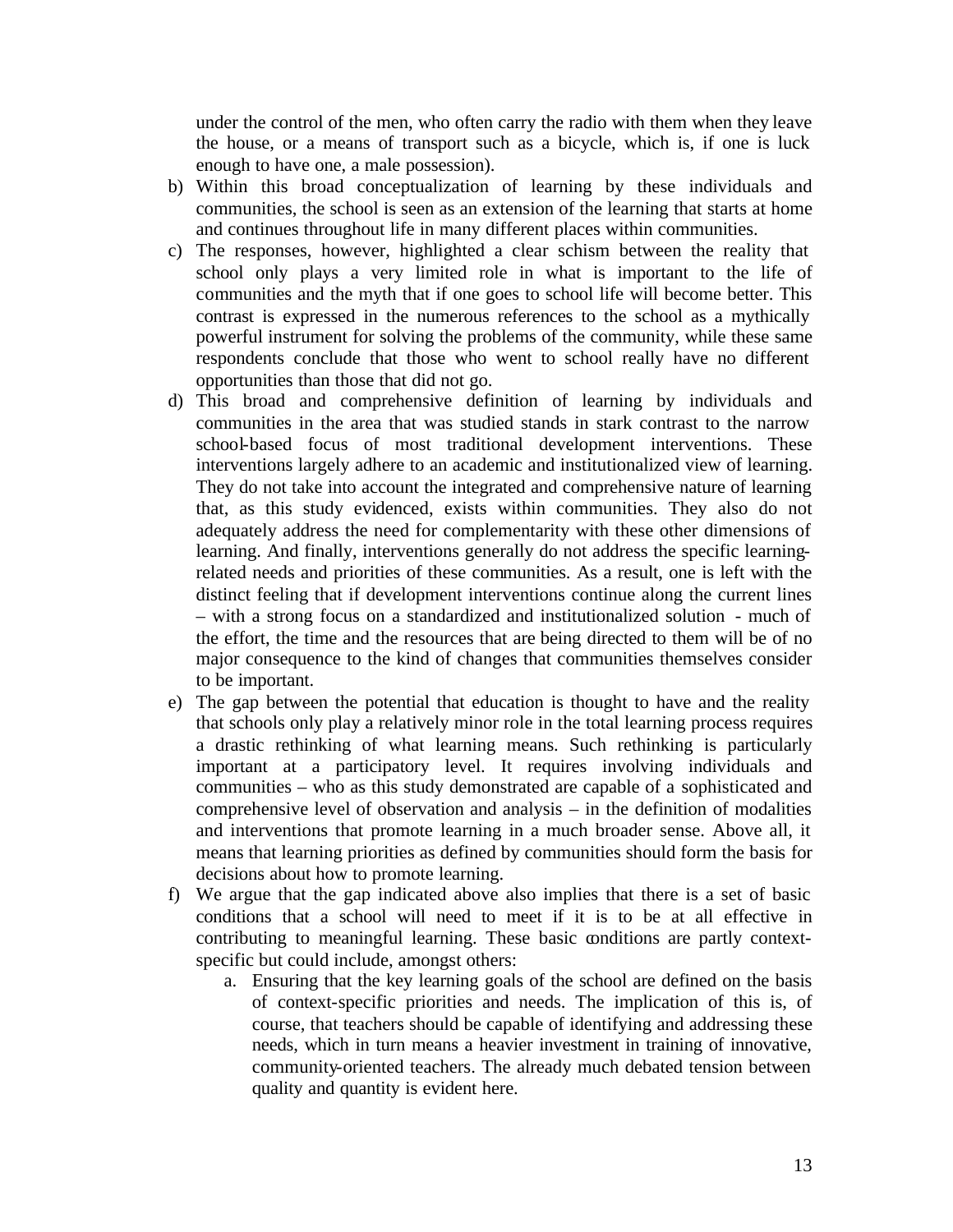- b. Measuring of the learning outcomes of the school not just on the basis of very specific, abstract skills and abilities, but primarily in terms of the contribution to these overall learning goals.
- c. Conceiving of the school as a place where people become versed in interacting with real-life problems and acquire the ability to reflect on – and thus improve while continuing to learn throughout their lives – their own learning.
- g) It would appear, too, that channels of communication need to exist and/or be promoted and developed for the social reflection and discussion on learning. These channels need to ensure an equitable participation of all the stakeholders in development interventions and imply a basic principle of respect on the part of development workers for the key role that individuals and communities should play in promoting and developing learning. In other words, individuals and communities need to have the space and opportunity to reflect on what learning means to them. This should be an incremental process of assessment, reflection on the implications of this assessment, experimentation with change and further assessment. As the responses given in this study indicate, this process of can involve both interpersonal and community-based forms of communication as well as mass media.
- h) Furthermore, in order to effectively address and promote this process of rethinking learning, policy makers and development workers will need to accept that a single formula for addressing learning needs in communities will not exist. The current state of affairs in much development work is one of considerable cynicism. While it is recognized that the solutions that are being offered are inadequate, in the absence of clear and simple alternatives that development agencies can manage, the age-old formulas for addressing learning are being maintained.

# *4.2 Will dried fish always bend if given the chance? What will need to change.*

Many of the suggestions offered above have in one form or the other also emerged from previous processes of reflection on the meaning of learning and the assumed role of the school in creating better opportunities and a better future for communities. The key question that needs to be asked, therefore, is what really needs to change. From our perspective the answer lies in a commitment on the part of persons involved in development work to true dialogue and to context-specific end goals that are not influenced by the politics of development organizations but that are formulated on the basis of needs of individual communities as seen by them. This study suggests that unless such basic premises are met, many development interventions will achieve far less than they potentially could. In fact, their effect to some extent appears to be to enhance the level of frustration of communities who are very aware of what they need but cannot achieve it with the means and strategies that are currently available to them. Ultimately, therefore, those involved in development work will need to let ethical principles of partnership and dialogue guide processes of joint decision making on what needs to be changed and why. Given this statement it would appear that, the metaphor of dried fish quoted above applies not only to individuals within communities – i.e. what are